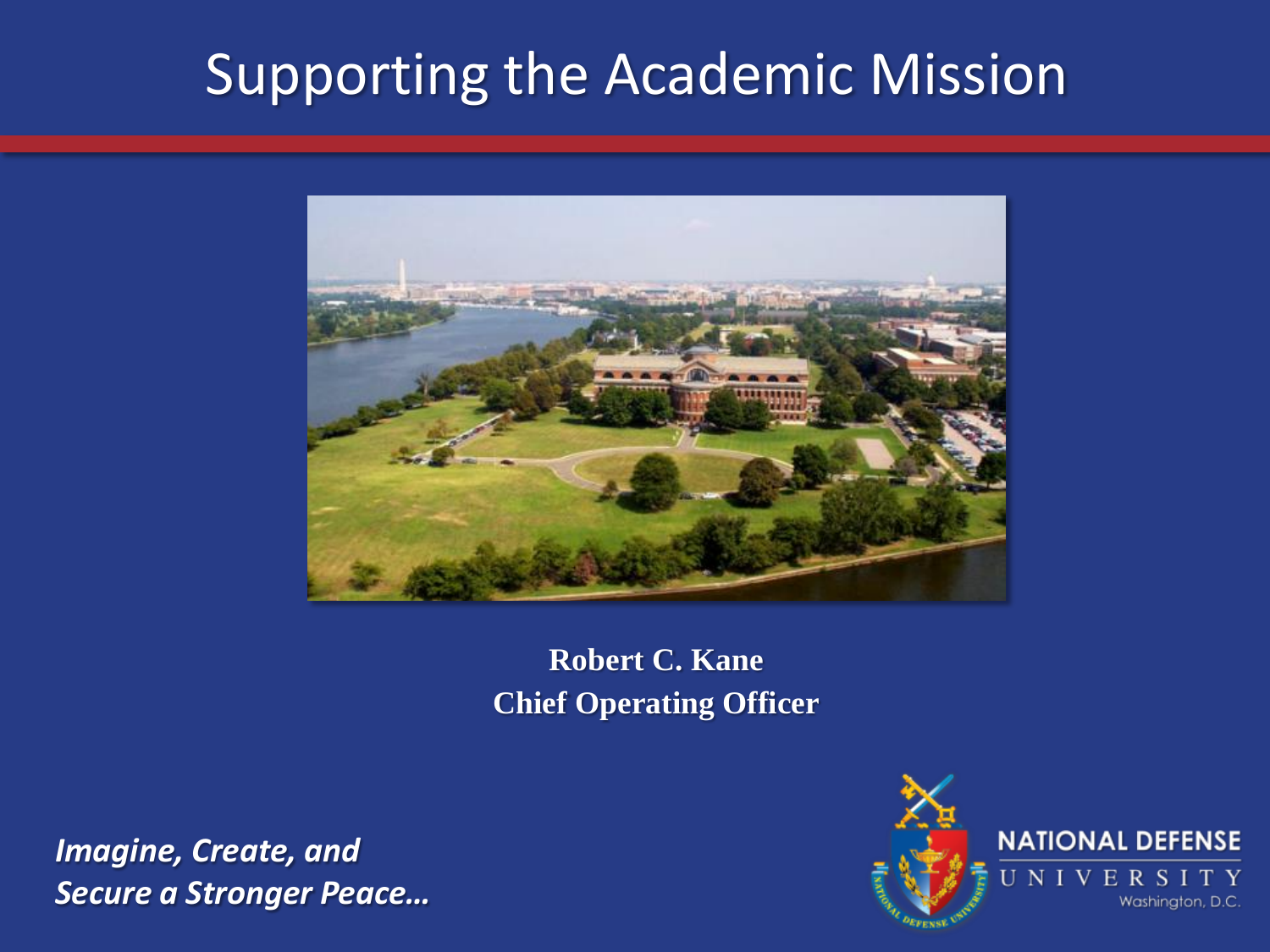

# Shifting operations to a virtual environment

- **Information Technology (IT)** enabled and supported the transition to the virtual online environment
- Hardware/Software was in place for a quick shift to virtual curriculum delivery small hardware lag to get Staff off campus
- Stronger familiarization with the IT Tools designate primary tools and stick with them
- **Human Resources**  the predominance of our "work" was already in a virtual environment
	- Lack of customer face-to-face interactions accommodate by using the IT resources (Skype, Blackboard, discussion boards)
	- Over communicate to ensure everyone knows what, how, when we are doing things and how employees can ask questions or provide input
- **Security** contract Security on North & South campuses afforded 24/7 manned response to any onsite issues
	- Security personnel able to access Personal/Physical Security sites for continued support
	- Fingerprinting, CACs, VTCs, Badging, Classified Network access still require onsite security personnel presence
- **Facilities & Engineering**  physical presence required on North & South campuses
	- Maintain facility mechanical operations for reduced occupancy requiring changes to mechanical set points & monitoring
	- Contract/Contractor oversight, monitoring and inspection, track progress, escort and access, Contracting Officer coordination
	- Coordination with Installation Operations (North & South) for COVID-19 Safety & Hygiene of facilities
- **Business Operations**  majority of business functions already have process automation in place
	- Need automation of routing and tracking administrative packages across the university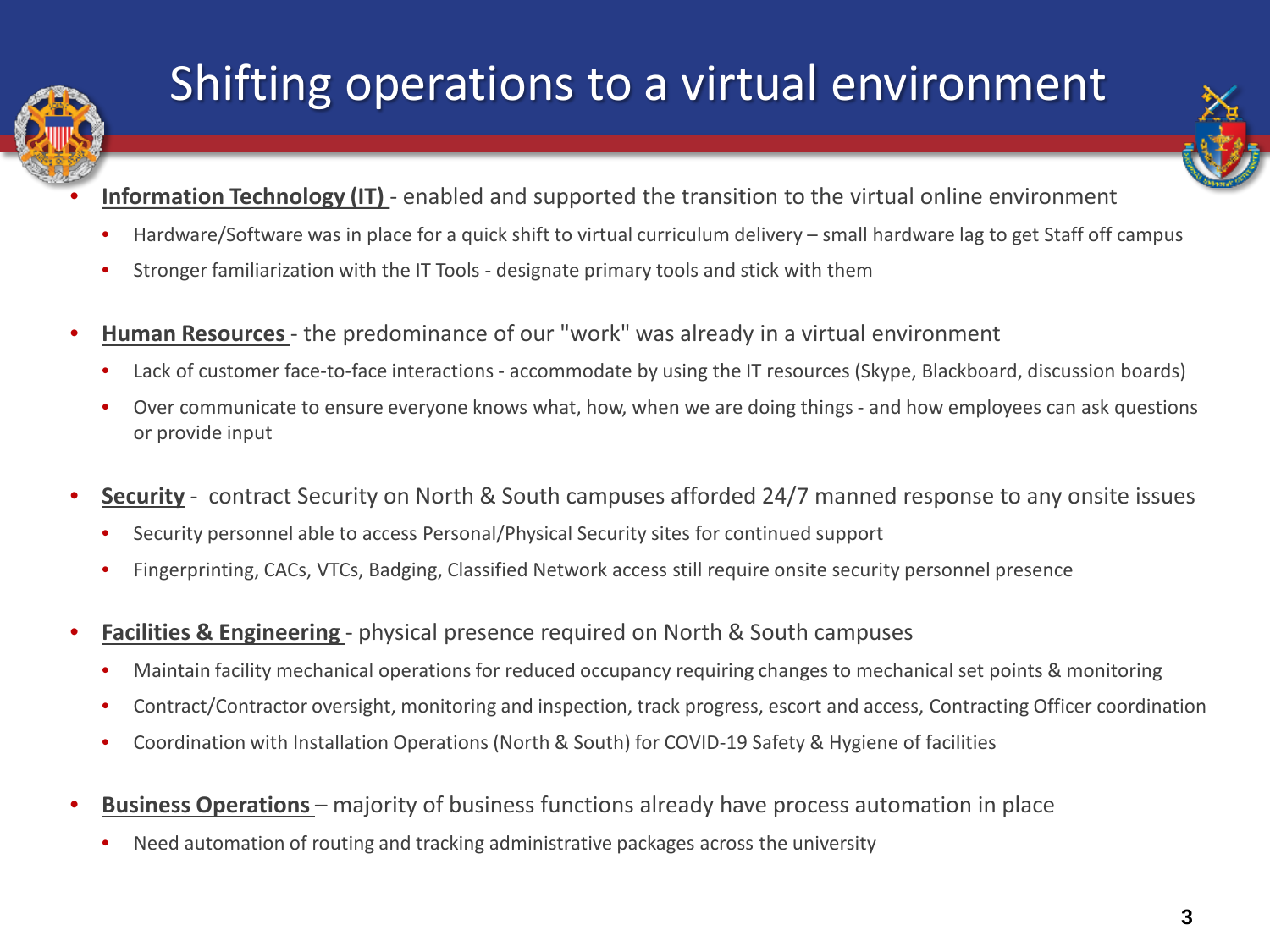

# Reinvesting savings to improve infrastructure

- 
- NDU resource management team identified about \$5-\$7M projected FY20 excess funding due to civilian pay under execution, travel savings and reimbursement.
- To ensure NDU was able to spend the excess dollars given the COVID -19 challenges and contracting timelines we held a combined virtual University Resource Council and Facilities Management Board to validate the University FY20 UFRs.
- The Senior Leader Group approved \$4.3M for facility maintenance projects and \$2.7M to improve NDU Physical Security and Systems.
	- NDU has deferred maintenance over the last 20 years due to limited resources for sustainment, restoration and modernization (SRM) of facilities. By funding these facility projects now we will start reducing our backlog of deferred maintenance.
		- These SRM projects are NDU's to fund, outside the Army or the Navy's EA responsibility
		- We still need the Army and the Navy to help us with bigger and more expensive projects but if we can help by offering to fund some project designs we will be helping ourselves hopefully move up towards the front of the funding priority for the Army or the Navy.
	- Our NDU Physical Security and Systems need Improvements. The funding will upgrade the Electronic Security System for NDU which replaces an antiquated, end-of-life, degraded security system.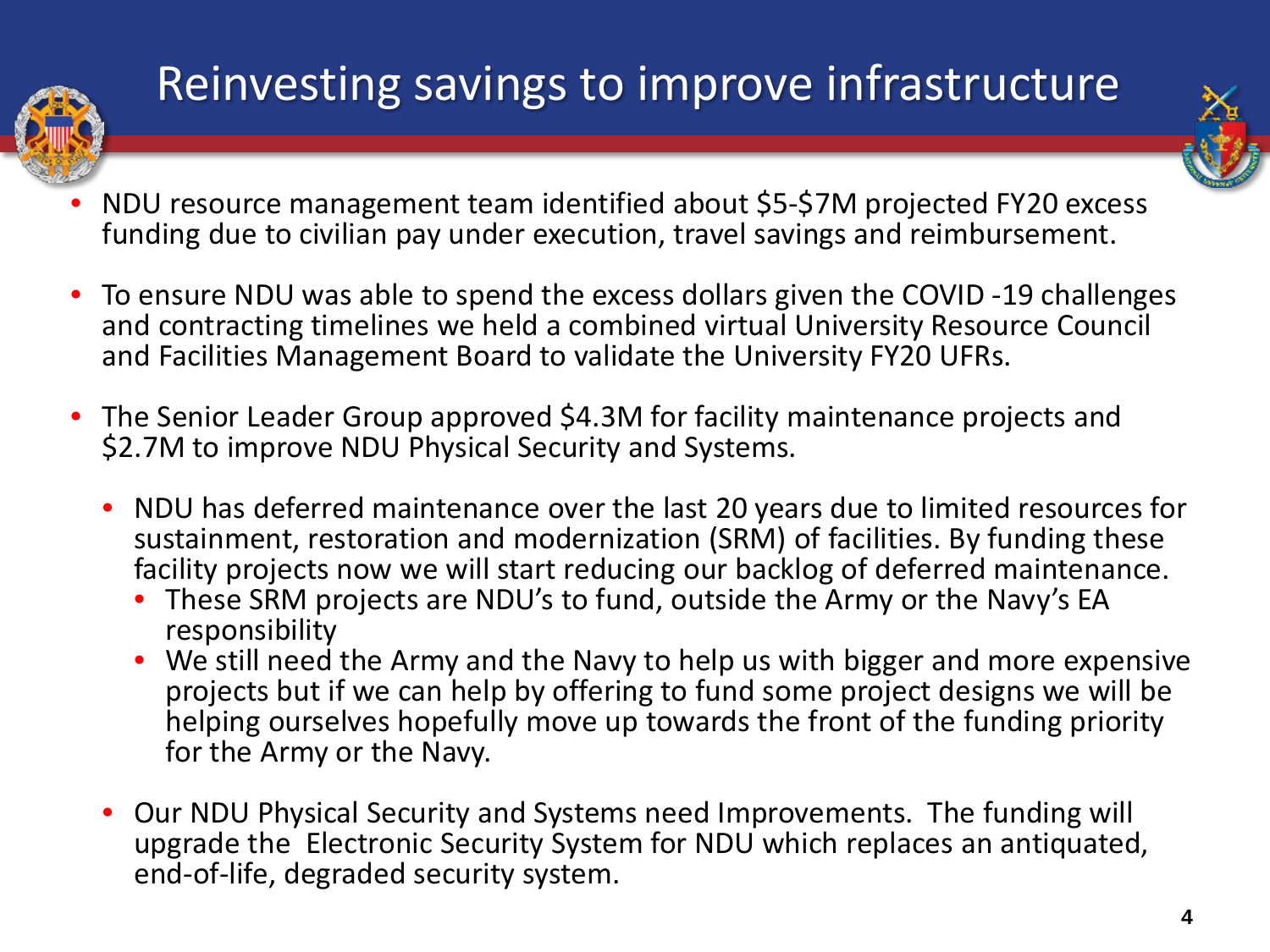#### **IT Modernization Roadmap**



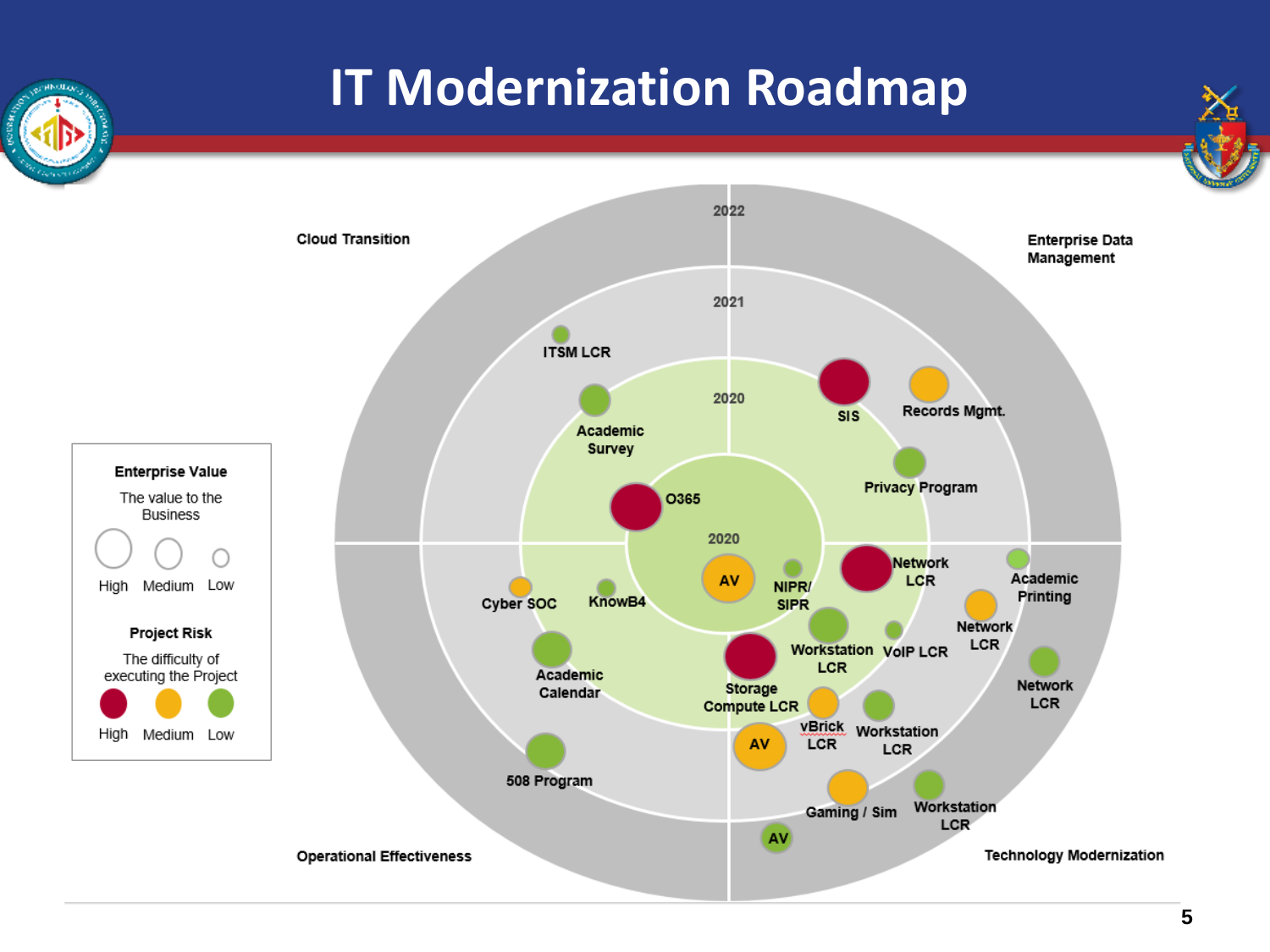

### Maturing Talent Management



- Talent Management Review Board (TMRB) FY20 Goals and Priorities
	- Prioritize support for NDU Strategy for the Future and NDU Transformation using an AY21/22 (and beyond) academic program lens in order to support Institutional Learning Outcomes (ILO); limit AY20/21 bridge year risk using short-term mitigation strategies.
	- Stabilize, complete and institutionalize TMRB FY19 Force Structure, Performance and Compensation Model changes.
	- Mature from the current, short-term Workforce Management Model to a true future focused Human Capital Strategy/Talent Management Model.
	- Balance academic and business support requirements against future FTE/manpower reductions and constraints to ensure an overall coherent University program.
	- Mature strategic level pay for performance concepts through a 2020 grade/step pay table utilization policy and pay setting guide with appropriate market driven management control points/limits for NDU workforce functions and specialties in accordance with the NDU Compensation Philosophy, Equal Pay for Equal Work and Merit Systems Principles concepts.
	- Develop an initial assessment of TRESA model implementation for the 2019/2020 performance management cycle.
	- Continue to mature, refine and develop the academic promotion board process.